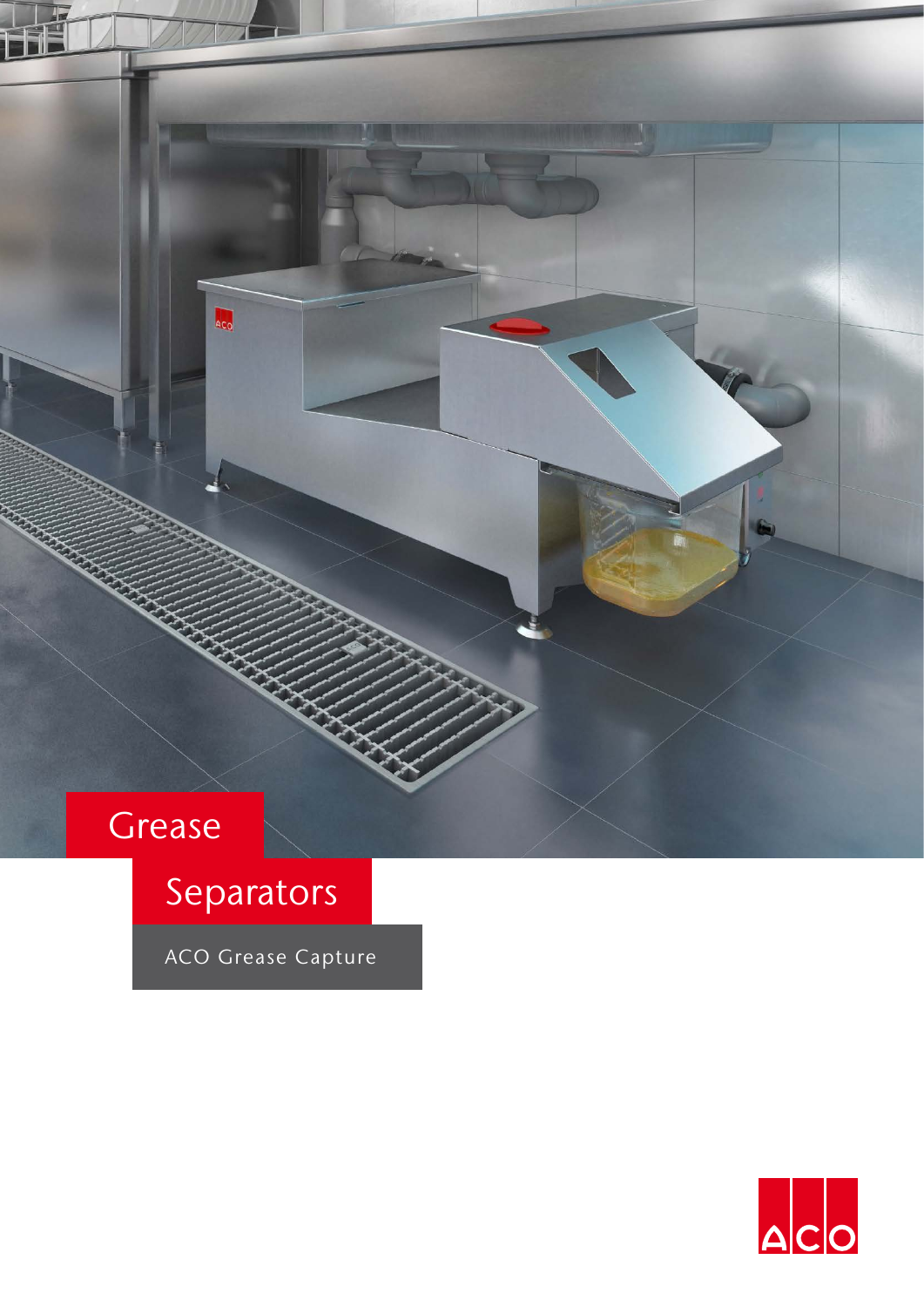### ACO Grease Capture

ACO Grease Capture is designed for food service establishments where space is limited and a larger grease separator cannot be installed. Removing FOG before it enters the drainage system and protects against blockages.

#### **Benefits**

ACO Grease Capture automatically removes fats, oils and greases (FOGs) from wastewater and collects it in an external container for easy disposal.

Separated FOG is suitable for recycling.

The small size of the device allows it to fit under a typical kitchen sink, removing FOG at the source before it enters the drainage system and protecting against blockages.

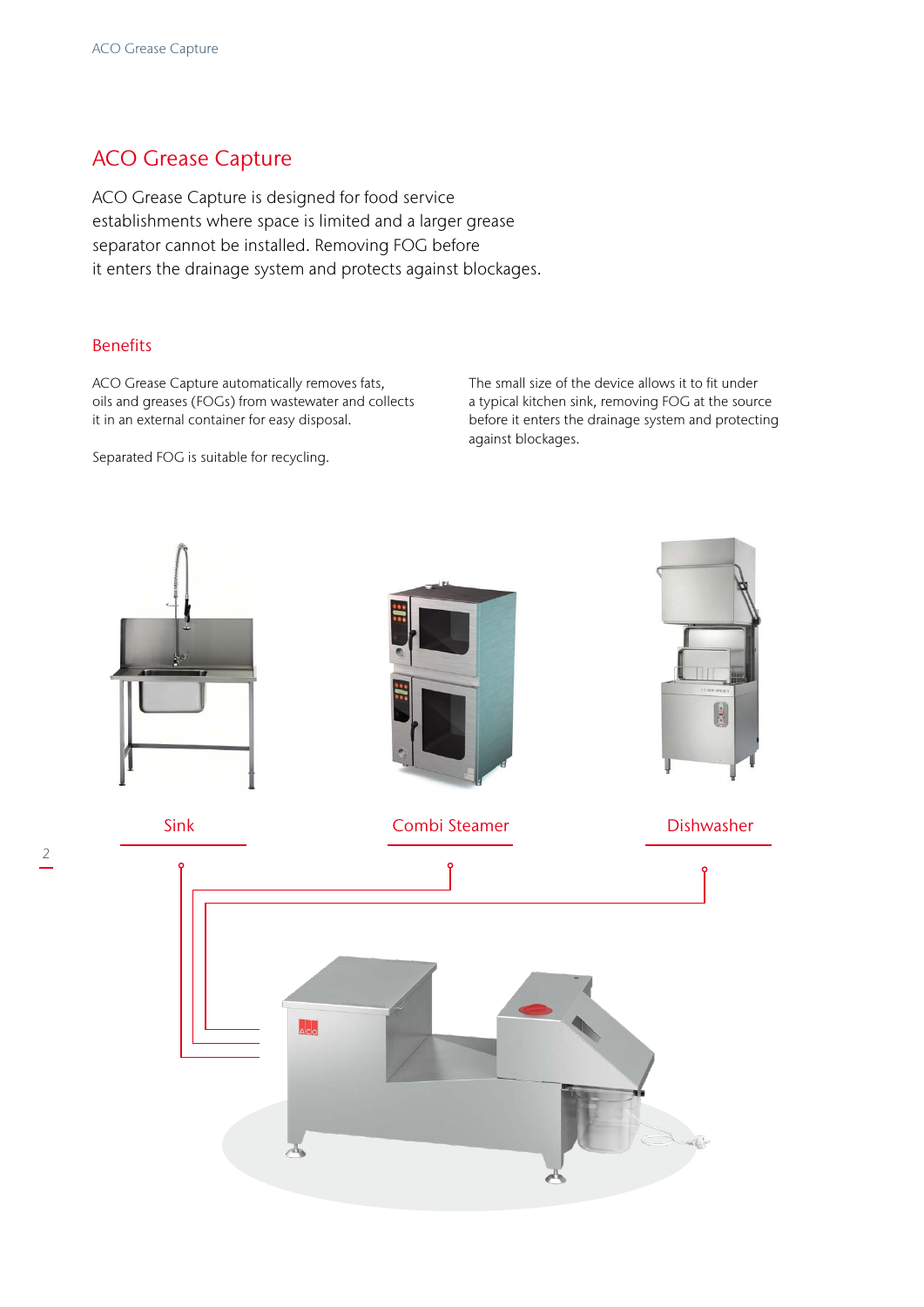

#### Maintenance

- $\blacksquare$  Easy and effective maintenance only 5 minutes per day
- $\blacksquare$  No moveable parts inside nothing can be blocked or clogged
- Special design and surface of heating rod
- $\blacksquare$  Unique inner shape of the device

#### Installation

- $\blacksquare$  Moveable inlet and outlet
- $\blacksquare$  Small footprint of the device
- Directly at a source of contamination
- $\blacksquare$  No need of construction works

#### Sizing

|                                      | AGC 100 | AGC 150 |  |
|--------------------------------------|---------|---------|--|
| 1 Sink                               |         |         |  |
| 1 Sink + Combi Steamer + Dishwascher |         |         |  |
| 2 Sink + Combi Steamer + Dishwascher |         |         |  |
| 3 Sink + Combi Steamer + Dishwascher |         |         |  |
| 4 Sink + Combi Steamer + Dishwascher |         |         |  |